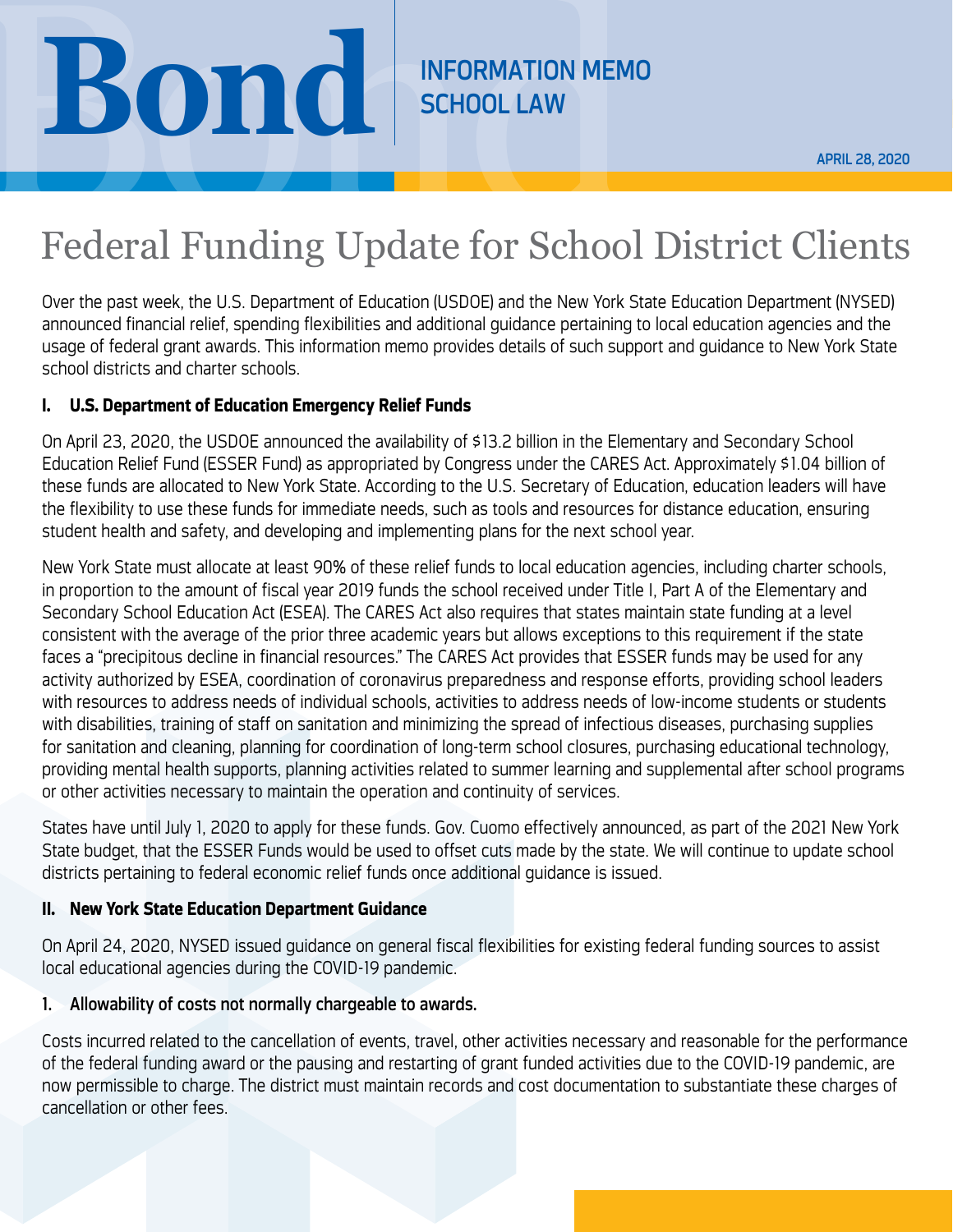

However, districts must attempt to recover nonrefundable costs (e.g., travel and registration fees) associated with USDOE grants. Districts may attempt doing so by contacting the relevant entity that charged the fee directly (e.g., the airline, hotel or conference organizer) and request a refund, credit or other remedy available. Alternatively, if there is an agreement or contract in place, districts may seek to exercise the force majeure clause.

# 2. Budget changes due to the impact of school closures on federal grant funds.

NYSED indicated that if a budget change is necessary to any federal grant awards due to school closures, that budget amendments form FS-10A should be completed and submitted electronically directly to the program office contact.

# 3. Extended funding availability.

Due to school closures, districts are not anticipated to fully expend their allocated federal funds. As such, the period of availability for school year 2018-2019 funds has been extended through the end of school year 2020-2021. Districts will continue to have access to school year 2018-2019 funds through the carryover process by submitting an FS-10A budget amendment.

For school year 2018-2019, the federal funds for the below programs are extended through school year 2020-2021:

- Improving Basic Programs Operating by districts (Title I, Part A of the ESEA)
- State Assessment Formula Grants (Title I, Part B of the ESEA)
- Education of Migratory Children (Title I, Part C of the ESEA)
- Prevention and Intervention Programs for Children and Youth Who Are Neglected, Delinquent or At Risk (Title I, Part D of the ESEA)
- Supporting Effective Instruction (Title II, Part A of the ESEA)
- English Language Acquisition, Language Enhancement and Academic Achievement (Title III, Part A of the ESEA)
- Student Support and Academic Enrichment Grants (Title IV, Part A of the ESEA)
- 21st Century Community Learning Centers (Title IV, Part B of the ESEA)
- Rural and Low-Income School Program (Title V, Part B of the ESEA)
- McKinney-Vento Education for Homeless Children and Youth Program
- State grants authorized by Title I of the Carl D. Perkins Career and Technical Education Act of 2006
- State grants authorized by Title II of the Workforce Innovation and Opportunity Act

Further, flexibilities have been approved for the following programs:

- For school year 2019-2020 Title II, Part A funds, flexibility has been granted to the meaning of "professional development" as defined in section 8101(42) of ESEA. Therefore, districts are not required to provide only sustained professional development activities, but may also provide one-time, stand-alone training (if needed) to better meet the needs of teachers and students during this time.
- For school year 2019-2020 funds, districts with Title IV, Part A allocations of \$30,000 or more are no longer required to conduct a formal needs assessment in order to be eligible to receive the district's allocation or make changes to planned use of funds.